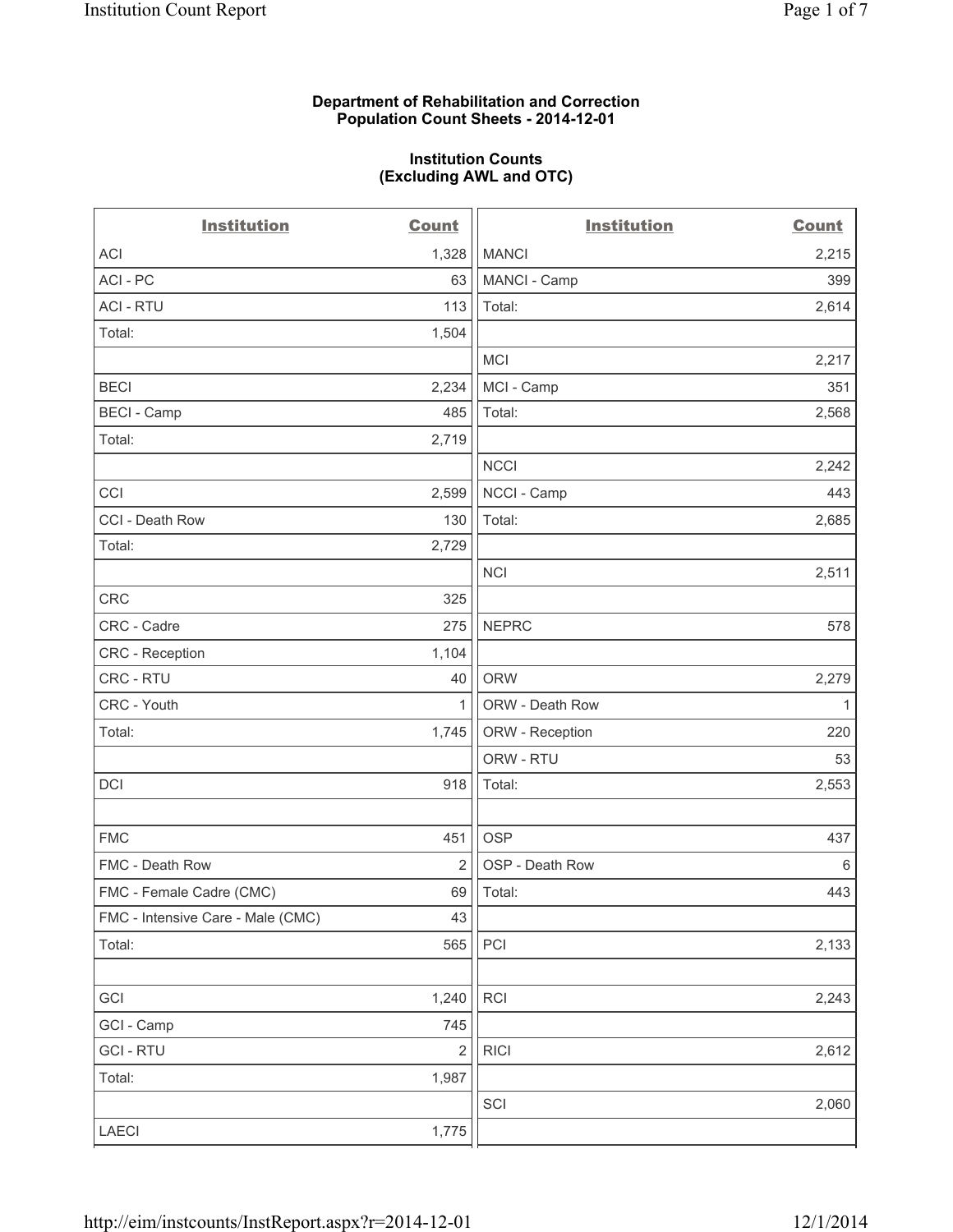|                          |       | <b>SOCF</b>      |                          | 1,198  |
|--------------------------|-------|------------------|--------------------------|--------|
| LECI                     | 1,945 | SOCF - RTU       |                          | 54     |
| LECI - Camp              | 179   | Total:           |                          | 1,252  |
| Total:                   | 2,124 |                  |                          |        |
|                          |       | <b>TCI</b>       |                          | 1,074  |
| LOCI                     | 2,282 | TCI - Camp       |                          | 450    |
|                          |       | Total:           |                          | 1,524  |
| LORCI                    | 251   |                  |                          |        |
| LORCI - Cadre            | 220   | <b>TOCI</b>      |                          | 995    |
| <b>LORCI - Reception</b> | 1,187 | <b>TOCI - PC</b> |                          | 113    |
| Total:                   | 1,658 | Total:           |                          | 1,108  |
|                          |       |                  |                          |        |
| <b>MACI</b>              | 1,159 | <b>WCI</b>       |                          | 1,281  |
| MACI - Minimum           | 1,443 | WCI - RTU        |                          | 99     |
| Total:                   | 2,602 | Total:           |                          | 1,380  |
|                          |       |                  |                          |        |
|                          |       |                  | <b>Total Population:</b> | 50,872 |

\* The Total Population includes 38 Offenders with Reason Codes 30 & 31. \*\* The Total Population includes 32 Offenders with Reason Code 0A.

# **Male Population by Security Level (Include AWL and Exclude OTC)**

| <b>Security Level</b>  | <b>Body</b> | <b>AWL</b> | <u>(-OTC)</u> | <b>Total</b> |
|------------------------|-------------|------------|---------------|--------------|
| Total Level 5          | 117         | 3          |               | 119          |
| Total Level 4          | 1,809       | 21         | 19            | 1,811        |
| Total Level 3          | 11,428      | 162        | 104           | 11,486       |
| Total Level 2          | 17,427      | 229        | 165           | 17,491       |
| Total Level 1          | 15,736      | 211        | 112           | 15,835       |
| <b>Total Death Row</b> | 139         |            | 0             | 140          |
| <b>Total Male</b>      | 46,656      | 627        | 401           | 46,882       |

## **Female Population by Institution (Include AWL and Exclude OTC)**

| <b>Institution</b>       | <b>Body</b> | <b>AWL</b> | $(-OTC)$ | <b>Total</b> |
|--------------------------|-------------|------------|----------|--------------|
| <b>DCI</b>               | 918         | 11         |          | 922          |
| <b>FMC</b>               | 23          | 5          |          | 27           |
| FMC - Female Cadre (CMC) | 69          |            | 0        | 70           |
| <b>NEPRC</b>             | 578         | 28         | 8        | 598          |
| <b>ORW</b>               | 2,278       | 54         | 30       | 2,302        |
| ORW - Death Row          |             | 0          | O        |              |
| ORW - Reception          | 220         |            |          | 220          |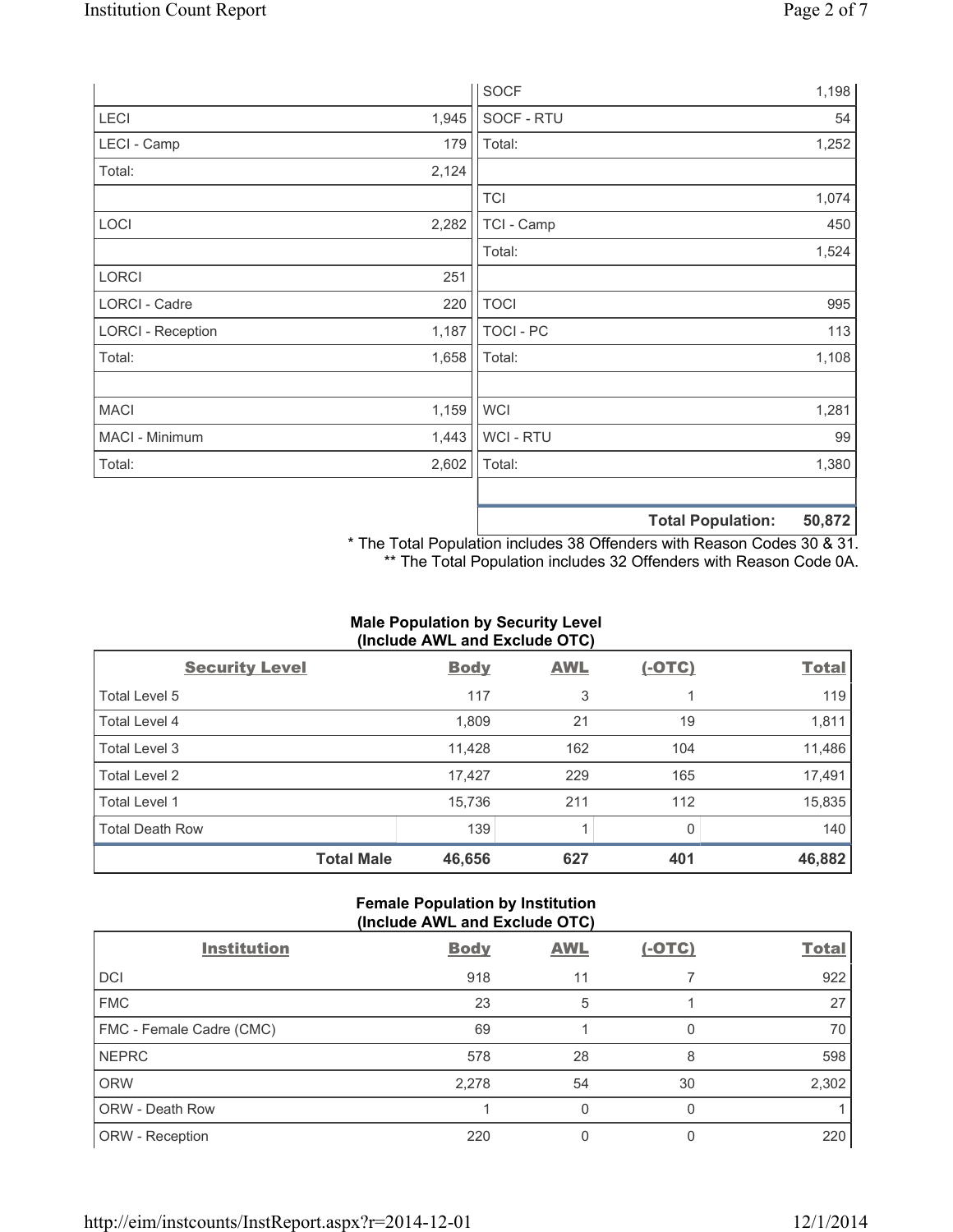| <b>ORW - RTU</b> |                          | 53     |     |     | 53     |
|------------------|--------------------------|--------|-----|-----|--------|
|                  | <b>Total Female</b>      | 4.140  | 99  | 46  | 4,193  |
|                  |                          |        |     |     |        |
|                  | <b>Total Population:</b> | 50,796 | 726 | 447 | 51,075 |

### **Male Population by Institution: Security Level 5 (Include AWL and Exclude OTC)**

|              | <b>Institution</b>   | <b>Body</b> | <b>AWL</b> | $(-OTC)$ | <b>Total</b> |
|--------------|----------------------|-------------|------------|----------|--------------|
| CCI          |                      |             |            |          |              |
| <b>LORCI</b> |                      |             |            |          |              |
| <b>MANCI</b> |                      |             |            |          |              |
| <b>OSP</b>   |                      | 115         |            |          | 115          |
| <b>SOCF</b>  |                      |             |            |          |              |
|              | <b>Total Level 5</b> | 117         |            |          | 119          |

### **Male Population by Institution: Security Level 4 (Include AWL and Exclude OTC)**

| <b>Institution</b>       |                      | <b>Body</b>    | <b>AWL</b>          | $(-OTC)$            | <b>Total</b>   |
|--------------------------|----------------------|----------------|---------------------|---------------------|----------------|
| <b>CRC</b>               |                      | 13             | $\mathsf 0$         | 0                   | 13             |
| CRC - Cadre              |                      | $\overline{2}$ | $\mathsf{O}\xspace$ | $\mathsf 0$         | $\sqrt{2}$     |
| CRC - Reception          |                      | $\mathfrak{S}$ | $\mathbf 0$         | $\mathsf{O}\xspace$ | $\sqrt{3}$     |
| <b>LAECI</b>             |                      | $\overline{2}$ | $\mathsf 0$         | $\mathsf 0$         | $\sqrt{2}$     |
| <b>LECI</b>              |                      | $\overline{2}$ | $\mathsf 0$         | $\mathsf{O}\xspace$ | $\sqrt{2}$     |
| LOCI                     |                      | 12             | $\mathbf 0$         | $\mathsf 0$         | 12             |
| <b>LORCI</b>             |                      | $\overline{4}$ | $\overline{2}$      | $\mathbf{1}$        | $\overline{5}$ |
| <b>LORCI - Reception</b> |                      | 1              | $\mathbf{1}$        | $\mathsf{O}\xspace$ | $\overline{2}$ |
| <b>MANCI</b>             |                      | 11             | $\mathbf 0$         | $\mathsf{O}\xspace$ | 11             |
| MCI                      |                      | $\,6\,$        | $\mathsf 0$         | $\mathsf 0$         | $\,6\,$        |
| <b>NCCI</b>              |                      | $\overline{4}$ | $\mathsf 0$         | $\mathsf 0$         | $\overline{4}$ |
| <b>OSP</b>               |                      | 314            | $\,$ 3 $\,$         | $\mathfrak{S}$      | 314            |
| RCI                      |                      | $\sqrt{5}$     | $\mathbf 0$         | $\mathsf{O}\xspace$ | $\sqrt{5}$     |
| <b>SOCF</b>              |                      | 1,130          | 13                  | 13                  | 1,130          |
| SOCF - RTU               |                      | 54             | $\mathbf 0$         | $\mathsf{O}\xspace$ | 54             |
| <b>TCI</b>               |                      | $\overline{4}$ | $\mathsf{O}\xspace$ | $\mathsf 0$         | $\overline{4}$ |
| <b>TOCI</b>              |                      | 186            | $\mathbf{1}$        | $\mathbf{1}$        | 186            |
| TOCI - PC                |                      | 43             | $\mathsf 0$         | $\mathsf 0$         | 43             |
| <b>WCI</b>               |                      | 13             | 1                   | 1                   | 13             |
|                          | <b>Total Level 4</b> | 1,809          | 21                  | 19                  | 1,811          |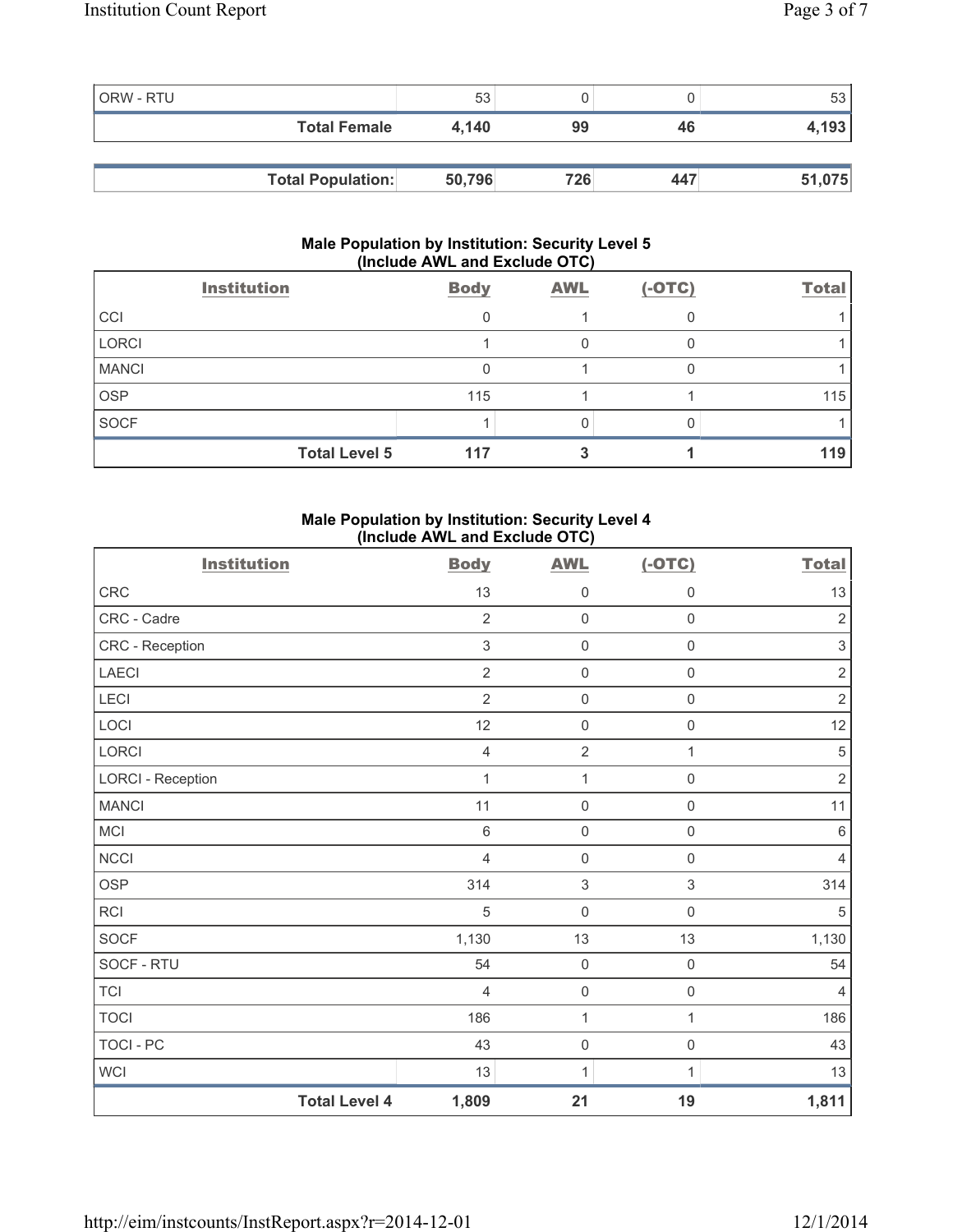| <b>Institution</b>                | <b>Body</b>      | <b>AWL</b>          | $(-OTC)$                  | <b>Total</b>              |
|-----------------------------------|------------------|---------------------|---------------------------|---------------------------|
| <b>ACI</b>                        | 13               | 3                   | $\mathbf 0$               | 16                        |
| <b>BECI</b>                       | 5                | $\overline{2}$      | $\overline{2}$            | $\sqrt{5}$                |
| CRC                               | 91               | $\,$ 5 $\,$         | $\overline{4}$            | 92                        |
| CRC - Cadre                       | 200              | $\mathsf{O}\xspace$ | $\mathsf 0$               | 200                       |
| CRC - Reception                   | 742              | 17                  | 13                        | 746                       |
| CRC - RTU                         | 16               | 1                   | $\mathsf 0$               | 17                        |
| CRC - Youth                       | $\mathbf{1}$     | $\mathsf{O}\xspace$ | $\mathsf 0$               | 1                         |
| <b>FMC</b>                        | $\overline{2}$   | $\mathsf{O}\xspace$ | $\mathsf{O}\xspace$       | $\overline{2}$            |
| FMC - Intensive Care - Male (CMC) | $\mathsf g$      | $\mathsf 0$         | $\mathsf 0$               | $\mathsf g$               |
| GCI                               | $\overline{2}$   | $\mathsf{O}\xspace$ | $\mathsf 0$               | $\sqrt{2}$                |
| <b>LAECI</b>                      | 5                | 0                   | $\mathsf{O}\xspace$       | $\sqrt{5}$                |
| LECI                              | 1,865            | 21                  | 19                        | 1,867                     |
| LOCI                              | 1                | $\mathsf{O}\xspace$ | $\mathsf{O}\xspace$       | 1                         |
| LORCI                             | 76               | 25                  | 22                        | 79                        |
| LORCI - Cadre                     | 203              | $\mathsf{O}\xspace$ | $\mathsf 0$               | 203                       |
| <b>LORCI - Reception</b>          | 687              | $\mathsf{O}\xspace$ | $\mathsf 0$               | 687                       |
| <b>MACI</b>                       | $\mathbf{1}$     | 0                   | $\mathsf 0$               | 1                         |
| <b>MANCI</b>                      | 2,174            | 20                  | 15                        | 2,179                     |
| MCI                               | $\boldsymbol{9}$ | $\mathsf{O}\xspace$ | $\mathsf 0$               | $\boldsymbol{9}$          |
| <b>NCCI</b>                       | $\sqrt{5}$       | $\mathsf{O}\xspace$ | $\mathsf{O}\xspace$       | $\,$ 5 $\,$               |
| NCI                               | $6\phantom{1}$   | $\mathsf{O}\xspace$ | $\mathsf 0$               | $\,6$                     |
| PCI                               | 43               | $\mathbf{1}$        | $\mathsf 0$               | 44                        |
| <b>RCI</b>                        | 2,009            | 25                  | 19                        | 2,015                     |
| <b>RICI</b>                       | 3                | $\mathbf 1$         | $\mathbf{1}$              | $\ensuremath{\mathsf{3}}$ |
| SCI                               | $\sqrt{5}$       | $\mathbf 0$         | $\mathsf 0$               | $\sqrt{5}$                |
| SOCF                              | 66               | $\mathsf 0$         | $\mathsf 0$               | 66                        |
| <b>TCI</b>                        | 997              | 26                  | $\,$ 5 $\,$               | 1,018                     |
| TCI - Camp                        | 1                | $\mathsf{O}\xspace$ | $\mathsf{O}\xspace$       | $\mathbf 1$               |
| <b>TOCI</b>                       | 803              | $\,$ 3 $\,$         | $\mathbf{1}$              | 805                       |
| <b>TOCI - PC</b>                  | 70               | $\mathsf{O}\xspace$ | $\mathsf{O}\xspace$       | $70\,$                    |
| <b>WCI</b>                        | 1,223            | 12                  | $\ensuremath{\mathsf{3}}$ | 1,232                     |
| WCI - RTU                         | 95               | $\mathsf{O}\xspace$ | $\mathsf{O}\xspace$       | 95                        |
| <b>Total Level 3</b>              | 11,428           | 162                 | 104                       | 11,486                    |

# **Male Population by Institution: Security Level 3 (Include AWL and Exclude OTC)**

### **Male Population by Institution: Security Level 2 (Include AWL and Exclude OTC)**

Г

٦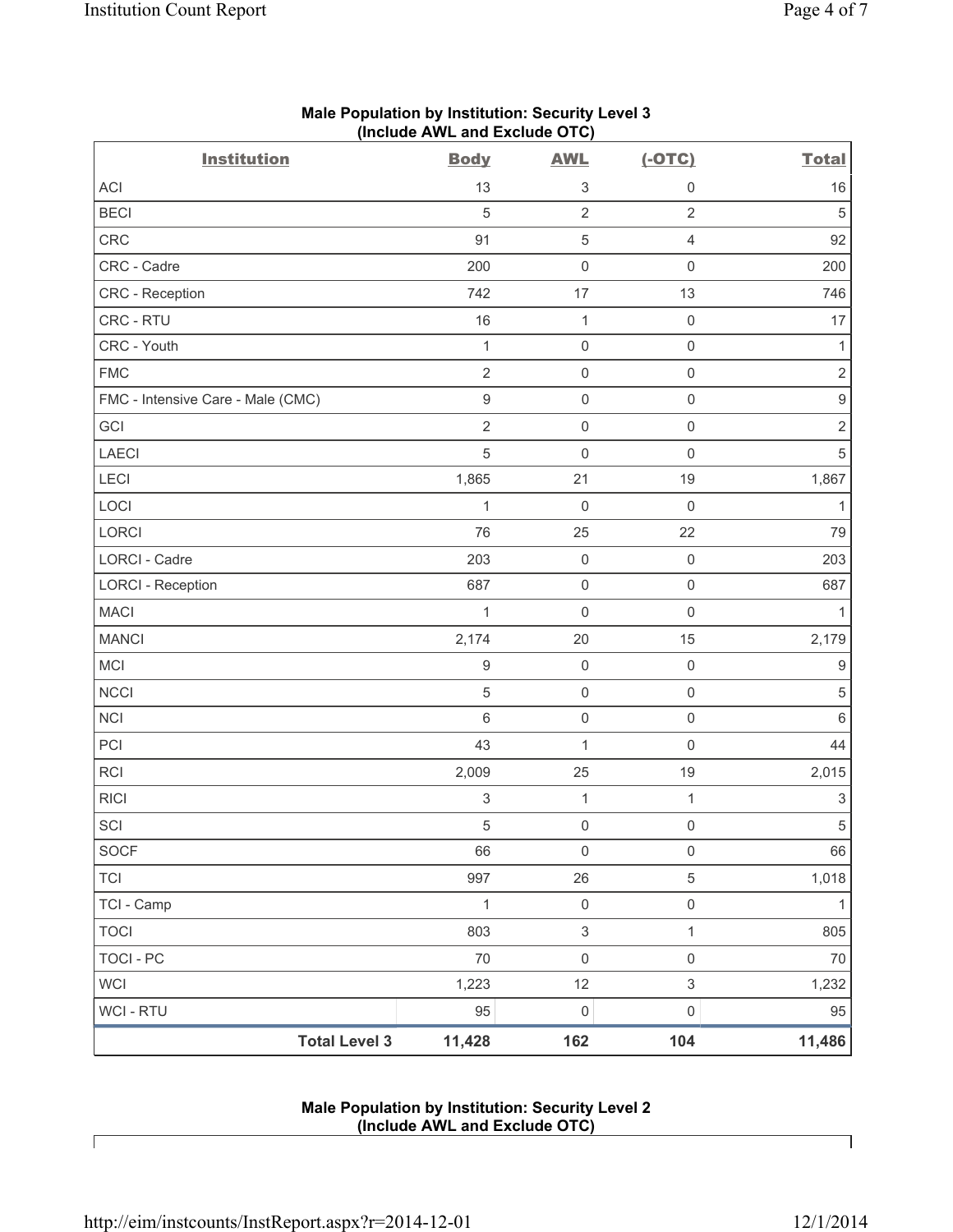| <b>Institution</b>                | <b>Body</b>    | <b>AWL</b>                | $(-OTC)$                  | <b>Total</b>              |
|-----------------------------------|----------------|---------------------------|---------------------------|---------------------------|
| <b>ACI</b>                        | 570            | 5                         | 3                         | 572                       |
| ACI - PC                          | 45             | $\mathsf{O}\xspace$       | 0                         | 45                        |
| <b>ACI - RTU</b>                  | 70             | $\mathbf 0$               | $\mathsf{O}\xspace$       | 70                        |
| <b>BECI</b>                       | 1,541          | 20                        | 19                        | 1,542                     |
| CCI                               | 1,740          | 13                        | $\,8\,$                   | 1,745                     |
| CRC                               | 92             | $\boldsymbol{7}$          | 5                         | 94                        |
| CRC - Cadre                       | 64             | $\mathsf{O}\xspace$       | $\mathsf 0$               | 64                        |
| CRC - Reception                   | 129            | $\ensuremath{\mathsf{3}}$ | 1                         | 131                       |
| CRC - RTU                         | 24             | $\mathsf{O}\xspace$       | $\mathsf{O}\xspace$       | 24                        |
| CRC - Youth                       | $\mathbf 0$    | $\,$ 3 $\,$               | 3                         | $\mathbf 0$               |
| <b>FMC</b>                        | $\overline{7}$ | $\mathsf{O}\xspace$       | $\mathsf 0$               | $\overline{7}$            |
| FMC - Intensive Care - Male (CMC) | 21             | $\mathbf{1}$              | $\mathsf{O}\xspace$       | 22                        |
| GCI                               | 757            | $\,6\,$                   | 4                         | 759                       |
| <b>GCI-RTU</b>                    | 1              | $\mathsf{O}\xspace$       | $\mathsf{O}\xspace$       | 1                         |
| <b>LAECI</b>                      | 1,092          | 14                        | 12                        | 1,094                     |
| LECI                              | 66             | $\mathsf{O}\xspace$       | $\mathsf{O}\xspace$       | 66                        |
| LOCI                              | 1,114          | $\boldsymbol{9}$          | $6\,$                     | 1,117                     |
| <b>LORCI</b>                      | 108            | 22                        | 17                        | 113                       |
| LORCI - Cadre                     | 11             | $\mathsf{O}\xspace$       | $\mathsf 0$               | 11                        |
| <b>LORCI - Reception</b>          | 371            | $\overline{4}$            | 4                         | 371                       |
| <b>MACI</b>                       | 1,158          | $\,$ 5 $\,$               | $\overline{4}$            | 1,159                     |
| <b>MANCI</b>                      | 13             | $\mathbf 0$               | $\mathsf{O}\xspace$       | 13                        |
| <b>MCI</b>                        | 1,679          | 23                        | 18                        | 1,684                     |
| MCI - Camp                        | $\mathbf{1}$   | $\mathbf 0$               | $\mathsf 0$               | 1                         |
| <b>NCCI</b>                       | 1,648          | 26                        | 22                        | 1,652                     |
| NCCI - Camp                       | 13             | $\mathsf{O}\xspace$       | $\mathsf 0$               | $13$                      |
| <b>NCI</b>                        | 1,714          | 29                        | 21                        | 1,722                     |
| PCI                               | 812            | 14                        | $\ensuremath{\mathsf{3}}$ | 823                       |
| RCI                               | 229            | $\sqrt{2}$                | 1                         | 230                       |
| <b>RICI</b>                       | 1,216          | 13                        | $\mathsf g$               | 1,220                     |
| SCI                               | 1,044          | $\boldsymbol{9}$          | 5                         | 1,048                     |
| <b>TCI</b>                        | 24             | $\mathbf{1}$              | $\mathsf{O}\xspace$       | 25                        |
| <b>TOCI</b>                       | 5              | $\mathsf{O}\xspace$       | $\mathsf{O}\xspace$       | $\sqrt{5}$                |
| <b>WCI</b>                        | 45             | $\mathsf{O}\xspace$       | $\mathsf{O}\xspace$       | 45                        |
| WCI - RTU                         | 3              | $\mathsf{O}\xspace$       | $\mathsf{O}\xspace$       | $\ensuremath{\mathsf{3}}$ |
| <b>Total Level 2</b>              | 17,427         | 229                       | 165                       | 17,491                    |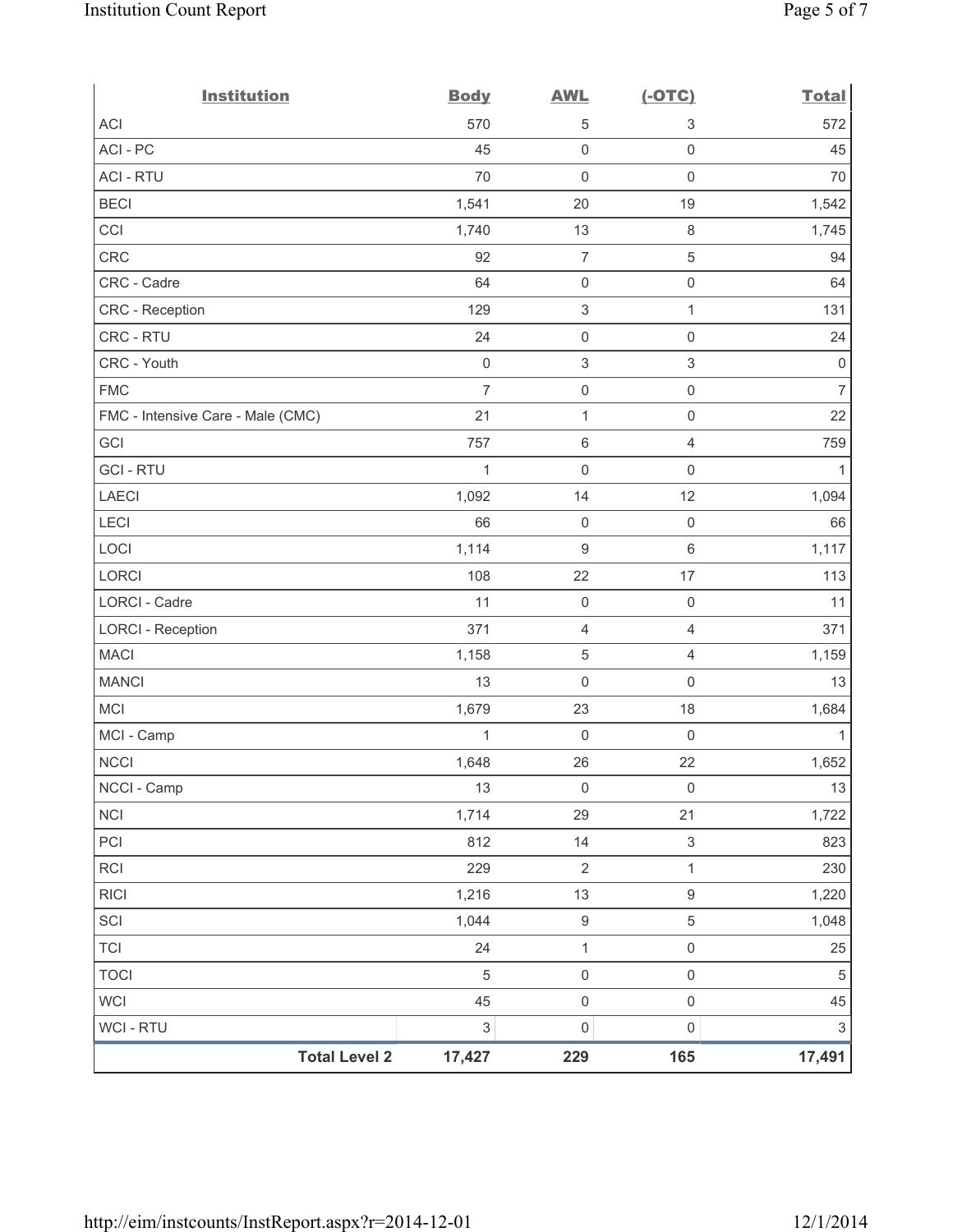|                                   | (illuluut AvvL allu Exuluut OTO) |                           |                           |                  |
|-----------------------------------|----------------------------------|---------------------------|---------------------------|------------------|
| <b>Institution</b>                | <b>Body</b>                      | <b>AWL</b>                | $(-OTC)$                  | <b>Total</b>     |
| ACI                               | 745                              | 6                         | 1                         | 750              |
| ACI-PC                            | 18                               | $\mathsf{O}\xspace$       | $\mathsf{O}\xspace$       | 18               |
| <b>ACI - RTU</b>                  | 43                               | $\mathsf{O}\xspace$       | $\mathsf{O}\xspace$       | 43               |
| <b>BECI</b>                       | 687                              | 21                        | $\boldsymbol{9}$          | 699              |
| <b>BECI</b> - Camp                | 484                              | $\mathbf 0$               | $\mathsf 0$               | 484              |
| CCI                               | 859                              | $\overline{7}$            | $\overline{2}$            | 864              |
| CRC                               | 63                               | $\ensuremath{\mathsf{3}}$ | $\ensuremath{\mathsf{3}}$ | 63               |
| CRC - Cadre                       | $\boldsymbol{9}$                 | $\mathbf 0$               | $\mathsf{O}\xspace$       | $\boldsymbol{9}$ |
| CRC - Reception                   | 227                              | $6\,$                     | 4                         | 229              |
| <b>FMC</b>                        | 419                              | $\ensuremath{\mathsf{3}}$ | 1                         | 421              |
| FMC - Intensive Care - Male (CMC) | 13                               | $\mathsf 0$               | $\mathsf 0$               | 13               |
| GCI                               | 481                              | $\mathbf 5$               | $\mathfrak{S}$            | 483              |
| GCI - Camp                        | 745                              | $\mathbf 0$               | $\mathsf{O}\xspace$       | 745              |
| <b>GCI-RTU</b>                    | 1                                | $\mathsf{O}\xspace$       | $\mathsf{O}\xspace$       | $\mathbf{1}$     |
| <b>LAECI</b>                      | 676                              | 12                        | $\hbox{9}$                | 679              |
| LECI                              | 12                               | $\sqrt{2}$                | $\mathbf{1}$              | 13               |
| LECI - Camp                       | 179                              | $\mathsf{O}\xspace$       | $\mathsf{O}\xspace$       | 179              |
| LOCI                              | 1,155                            | 10                        | $\,$ 5 $\,$               | 1,160            |
| LORCI                             | 62                               | 11                        | 11                        | 62               |
| <b>LORCI - Cadre</b>              | $\,6\,$                          | $\mathbf 0$               | $\mathsf{O}\xspace$       | $\,6\,$          |
| <b>LORCI - Reception</b>          | 127                              | $\mathbf{1}$              | $\mathbf{1}$              | 127              |
| MACI - Minimum                    | 1,443                            | 16                        | 13                        | 1,446            |
| <b>MANCI</b>                      | 17                               | $\,8\,$                   | $\,6\,$                   | 19               |
| MANCI - Camp                      | 399                              | $\ensuremath{\mathsf{3}}$ | $\ensuremath{\mathsf{3}}$ | 399              |
| MCI                               | 523                              | 6                         | $\sqrt{2}$                | 527              |
| MCI - Camp                        | 350                              | $\mathbf{1}$              | $\mathbf{1}$              | 350              |
| <b>NCCI</b>                       | 585                              | 11                        | $\overline{7}$            | 589              |
| NCCI - Camp                       | 430                              | $\mathbf 0$               | $\mathsf{O}\xspace$       | 430              |
| <b>NCI</b>                        | 791                              | $\,8\,$                   | $\overline{4}$            | 795              |
| <b>OSP</b>                        | $\overline{7}$                   | $\mathsf{O}\xspace$       | $\mathsf{O}\xspace$       | $\overline{7}$   |
| PCI                               | 1,278                            | 32                        | $10$                      | 1,300            |
| <b>RICI</b>                       | 1,393                            | 19                        | $\overline{7}$            | 1,405            |
| SCI                               | 1,011                            | 11                        | $\,6\,$                   | 1,016            |
| <b>TCI</b>                        | 49                               | $\,8\,$                   | $\ensuremath{\mathsf{3}}$ | 54               |
| TCI - Camp                        | 449                              | $\mathbf 1$               | $\mathsf{O}\xspace$       | 450              |
| <b>Total Level 1</b>              | 15,736                           | 211                       | 112                       | 15,835           |

#### **Male Population by Institution: Security Level 1 (Include AWL and Exclude OTC)**